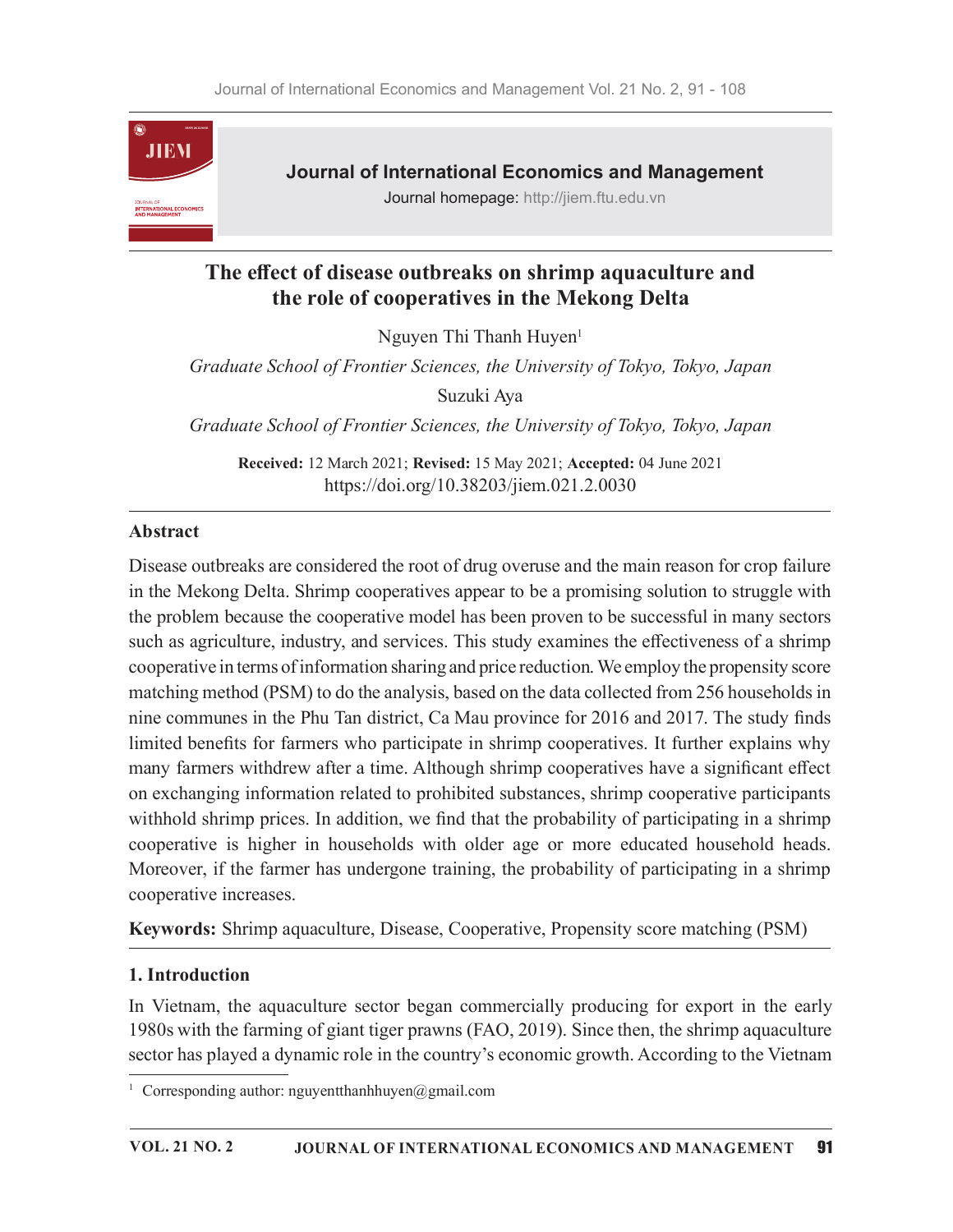Association of Seafood Exporters and Producers (VASEP), in 10 years (2008-2018) shrimp exports accounted for the highest proportion from 36% to 50% of the total Vietnamese seafood exports. This places Vietnam as the world's third-highest shrimp supplier, targeting about 100 markets. The top three largest import markets of Vietnamese shrimp are the European Union, Japan, and The United States of America, accounting for approximately 60% of the total shrimp export value. Vietnam is the largest shrimp supplier in Japan, providing about 25.6% of the total imported shrimp (DOF, 2019; VASEP, 2019).

According to the Directorate of Fisheries of Vietnam, in 2018, the country's shrimp farming area was estimated at 720 thousand hectares. The total production of brackish shrimp was estimated at 800 thousand metric tons (MT), including 275 thousand MT of monodon species, which are so-called black-tiger shrimp, 475 thousand MT of vannamei species, which are so-called white-leg shrimp, and other minorities. Although black-tiger shrimp is one of the traditional shrimp species for a long time, white-leg shrimp has been cultivated more widely in many Vietnam provinces. The economic benefits from the white-leg shrimp resulted in an overwhelming contribution to shrimp export value, accounting for 68.7% of shrimp exports. In comparison, black tiger shrimp and marine shrimp accounted for 23% and 8.3%, respectively (VASEP, 2019). This sector has been improving the livelihood of the people living in rural areas, contributing to poverty reduction, and enhancing the food processing industry.

Located in the southern part of Vietnam, the Mekong Delta encompasses 12% of the total landmass. However, this region accounts for over 70% of the total water surface area, a prerequisite for aquaculture development (GSO, 2019). With unique advantages from geologic and climatic features, the broad dissemination of biodiversity, the Mekong Delta is suitable for developing several types of shrimp farming. This region dramatically improved in response to governmental efforts in reinvigorating shrimp production (Tran, 2012). The shrimp farming systems of the Mekong Delta include intensive farming, semi-intensive farming, extensive farming, small amounts of improved-extensive farming, and organic shrimp farming. As a concentrated aquaculture area, Mekong Delta currently is the largest shrimp production area in the country, accounting for over 80% of total aquaculture shrimp volume (GSO, 2019).

As an outdoor production, shrimp aquaculture is significantly impacted by natural conditions. Since its first outbreak in 1993, the disease problem has been the biggest challenge for the sustainable development of the Vietnamese shrimp aquaculture sector (Tran, 2012). Recently, the situation has become increasingly alarming because Vietnamese shrimp have been warned and rejected at ports because of antibiotic and veterinary drug residues (SSA, 2018). These drugs are proven to be harmful to human health and adversely affect the environment, including natural water, micro bio-systems, and other negative impacts (Holmstrom et al., 2003). In compliance with increasing food safety standards and responsible aquaculture, most antibiotic and veterinary drug residues in food products are rejected by importing countries. A variety of reasons lead to this issue; however, the primary cause commonly considered is that the farmers use drugs to treat shrimp disease (UNIDO, 2013).

Accordingly, the Vietnamese government has intensified management solutions, such as strengthening the related regulations and intensifying the national monitoring programs.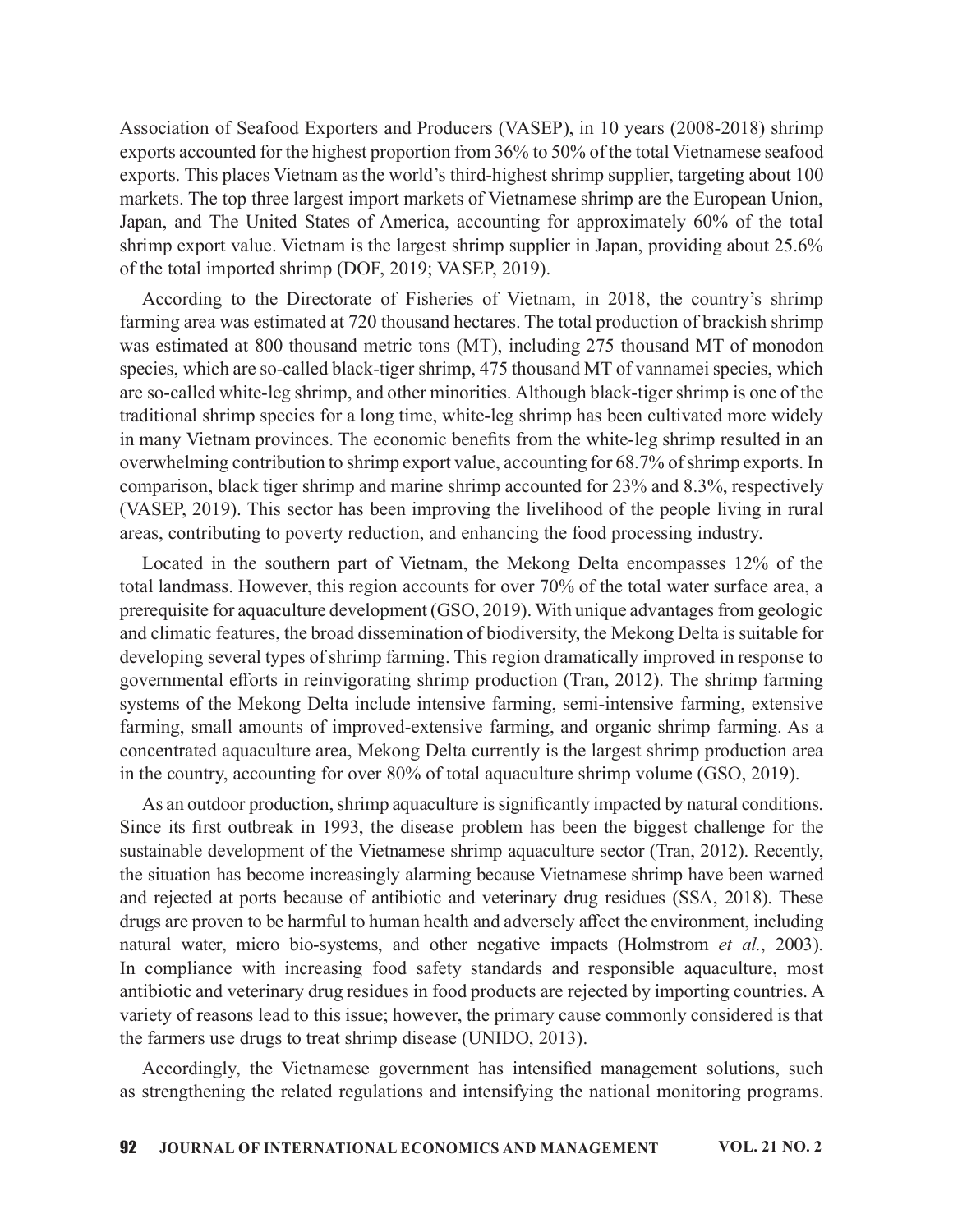| It has also recommended shrimp farmers adopt some advanced farming programs. These<br>include Better Management Practices, Good Aquaculture Practices, which are Viet-GAP and<br>Global-GAP, and other safety certificates for farming, such as the Natureland certificate for |            |            |                                     |                  |              |
|--------------------------------------------------------------------------------------------------------------------------------------------------------------------------------------------------------------------------------------------------------------------------------|------------|------------|-------------------------------------|------------------|--------------|
|                                                                                                                                                                                                                                                                                |            |            |                                     |                  |              |
|                                                                                                                                                                                                                                                                                |            |            |                                     |                  |              |
|                                                                                                                                                                                                                                                                                |            |            |                                     |                  |              |
| organic shrimp grown in the mangrove forest, Aquaculture Stewardship Council (ASC), and                                                                                                                                                                                        |            |            |                                     |                  |              |
| Best Aquaculture Practices (BAP) as presented in Table 1, (VASEP, 2019; NAFIQAD, 2019).                                                                                                                                                                                        |            |            |                                     |                  |              |
|                                                                                                                                                                                                                                                                                |            |            |                                     |                  |              |
| Table 1. Certifications of good aquaculture practices                                                                                                                                                                                                                          |            |            |                                     |                  |              |
|                                                                                                                                                                                                                                                                                |            |            | <b>International certifications</b> |                  |              |
|                                                                                                                                                                                                                                                                                | <b>ASC</b> | <b>BAP</b> | <b>Natureland</b>                   | <b>GlobalGAP</b> | <b>Total</b> |
| Number of farms                                                                                                                                                                                                                                                                | 30         | 44         | 2000                                | 20               | 2094         |
|                                                                                                                                                                                                                                                                                |            |            |                                     |                  | 13           |
| Number of farms in assessment                                                                                                                                                                                                                                                  | 13         |            |                                     |                  |              |
| Number of CoC partners                                                                                                                                                                                                                                                         | 32         |            |                                     |                  | 32           |
| Number of hatcheries                                                                                                                                                                                                                                                           |            | 12         |                                     |                  | 12           |
| Number of feed mills                                                                                                                                                                                                                                                           |            | 11         |                                     |                  | 11           |
| Number of factories                                                                                                                                                                                                                                                            |            | 40         | 5                                   |                  | 45           |
| Total area (ha)                                                                                                                                                                                                                                                                |            |            | 9,400                               |                  | 9,400        |
| Volume (MT)                                                                                                                                                                                                                                                                    | 22,946     | 25,469     | 4,410                               | 16,635           | 69,460       |
| Source: Authors' compilation based on the data from VASEP (2019)                                                                                                                                                                                                               |            |            |                                     |                  |              |

Table 1. Certifications of good aquaculture practices

The wide adoption of these programs remains a challenge, especially for small-scale farmers. Discussing the pathway toward sustainable shrimp aquaculture in Vietnam, most reports claimed that farmers were unwilling to adopt the Good Aquaculture Practices program because of several constraints such as high investment or variable cost, lack of good input, lack of information, and the great number of small-scale farmers whose outlets relied on small traders (SEAT, 2013; NACA, 2005). In this situation, the shrimp cooperative is expected to be an active farmer self-help group. It may assist farmers in accessing formal information on good practices and official dissemination; furthermore, it may benefit farmers by increasing their bargaining power to maintain lower input and higher output prices.

Since its first appearance in the early 19th century, the success of the agricultural cooperative model has been reported to benefit its members and contribute to rural development in general. However, in developing countries, attempts to organize farmers into cooperatives have often failed, although cooperatives can support farm inputs and market farm products, which are essential for agricultural development (Tran, 2014).

Vietnam has a long history of operating cooperatives, especially in agriculture. As reported in successful cases, cooperatives may play a significant role in technology dissemination, financial support, and solution support for new problems (Tran, 2014; Ortmann and King, 2007). Knowledge, valuable experiences, and innovative farming technologies can be exchanged among members and reviewed for appropriately adopting into their farms. In addition, information on new related regulations, new policies, quality standards, information on disease outbreaks, and environment warnings may be disseminated and updated. Other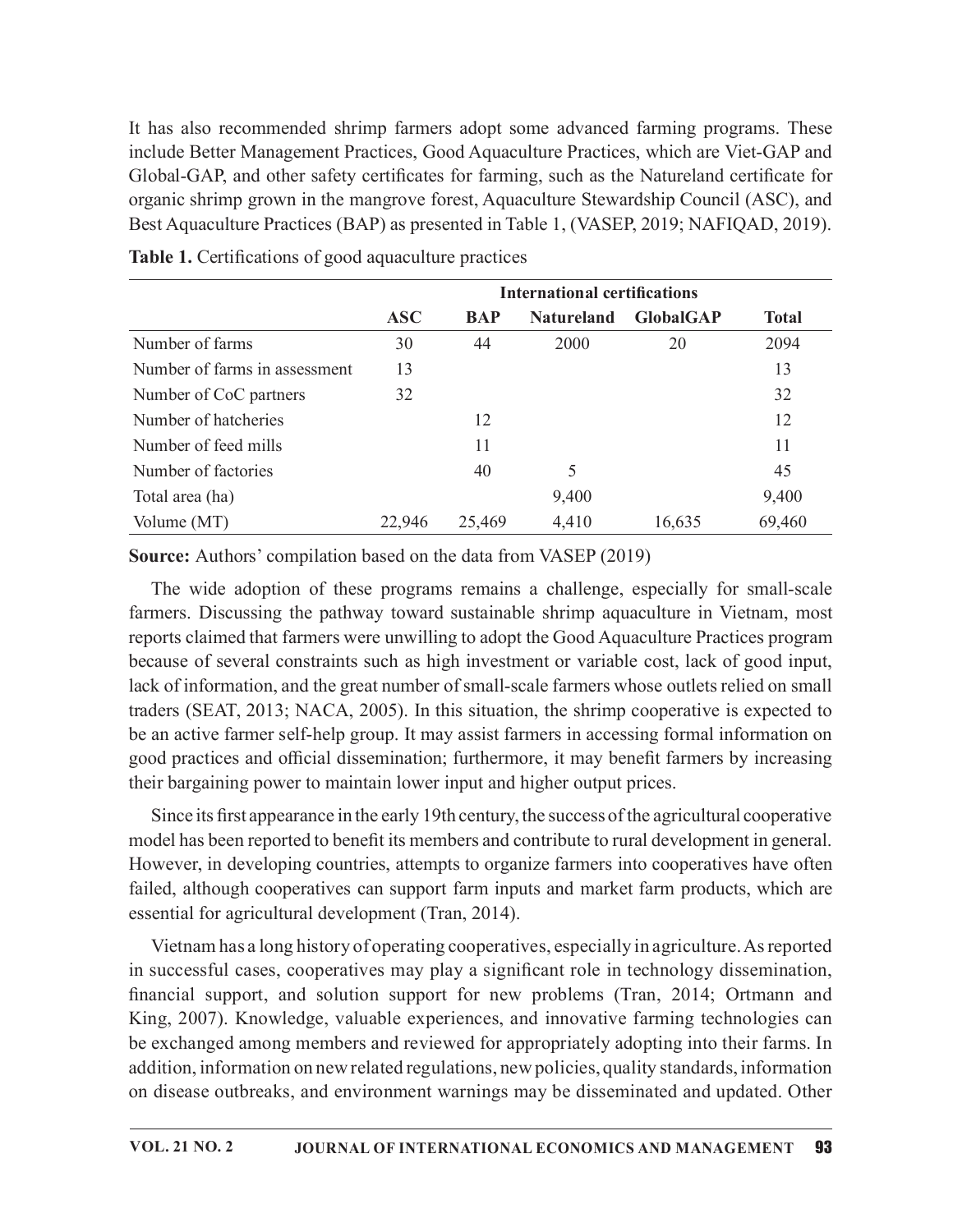information such as input price, output price, information of shrimp buyers, input sellers, and excellent seed sources may also be shared. Logically, by obtaining other information sources, farmers may access good input at an optimal price and avoid reducing the prices at the sensitive time of harvesting. If shrimp cooperatives enter into contracts with suppliers in advance for a large volume input, farmers can share the volume at a lower price or at least ensure input quality. While there are many benefits of cooperatives, there is limited literature on why this model remains under-utilized among shrimp farming communities. To bridge this gap, this study analyzes the case of Southern Vietnam and examines the determinants of joining shrimp cooperatives and the effects of joining cooperatives on information sharing and input prices. In this situation, the empirical studies at the micro-level (household) are necessary to give more substantial evidence to explain the issue.

The following section describes the research methods. Section 3 discusses the research results, and section 4 concludes the paper.

### 2. Research methods

### 2.1 Sample collection

| 2. Research methods                                                                                                                                                                                                                                                                                                                                                                                                                                                                                                                                                                                                                                                                                                                                         |                            |           |                              |                               |            |
|-------------------------------------------------------------------------------------------------------------------------------------------------------------------------------------------------------------------------------------------------------------------------------------------------------------------------------------------------------------------------------------------------------------------------------------------------------------------------------------------------------------------------------------------------------------------------------------------------------------------------------------------------------------------------------------------------------------------------------------------------------------|----------------------------|-----------|------------------------------|-------------------------------|------------|
| 2.1 Sample collection                                                                                                                                                                                                                                                                                                                                                                                                                                                                                                                                                                                                                                                                                                                                       |                            |           |                              |                               |            |
| To answer the above questions, this study focused on examining the effectiveness of shrimp<br>cooperatives. The present analysis is based on the data collected in the Phu Tan district of Ca<br>Mau province, conducted jointly by the University of Tokyo and the Foreign Trade University.<br>Ca Mau Province was selected because Ca Mau produces the largest volume of shrimp<br>aquaculture in the Mekong Delta (approximately 30%). Of the total 1,546 households in all the<br>nine communes in the Phu Tan district, 256 households were randomly selected. Tables 2 and 3<br>below describe the sampling rate and farming status in the surveys, separated by shrimp species.<br>Table 2. Sampling by communes, Phu Tan district, Ca Mau province |                            |           |                              |                               |            |
| 9 communes                                                                                                                                                                                                                                                                                                                                                                                                                                                                                                                                                                                                                                                                                                                                                  | <b>Total</b>               |           |                              | <b>Sampling</b>               |            |
| (in Phu Tan<br>District)                                                                                                                                                                                                                                                                                                                                                                                                                                                                                                                                                                                                                                                                                                                                    | household<br>(farmer list) | No. of HH | $\frac{0}{0}$<br>(Per total) | $\frac{0}{0}$<br>(per sample) | Cumulative |
| Phu Tan                                                                                                                                                                                                                                                                                                                                                                                                                                                                                                                                                                                                                                                                                                                                                     | 322                        | 54        | 16.77                        | 21.09                         | 21.09      |
| Phu Thuan                                                                                                                                                                                                                                                                                                                                                                                                                                                                                                                                                                                                                                                                                                                                                   | 288                        | 41        | 14.24                        | 16.02                         | 37.11      |
| Cai Doi Vam                                                                                                                                                                                                                                                                                                                                                                                                                                                                                                                                                                                                                                                                                                                                                 | 124                        | 20        | 16.13                        | 7.81                          | 44.92      |
| Rach Cheo                                                                                                                                                                                                                                                                                                                                                                                                                                                                                                                                                                                                                                                                                                                                                   | 17                         | 3         | 17.65                        | 1.17                          | 46.09      |
| Viet Thang                                                                                                                                                                                                                                                                                                                                                                                                                                                                                                                                                                                                                                                                                                                                                  | 22                         | 6         | 27.27                        | 2.34                          | 48.44      |
| Viet Khai                                                                                                                                                                                                                                                                                                                                                                                                                                                                                                                                                                                                                                                                                                                                                   | 95                         | 17        | 17.89                        | 6.64                          | 55.08      |
| Phu My                                                                                                                                                                                                                                                                                                                                                                                                                                                                                                                                                                                                                                                                                                                                                      | 222                        | 40        | 18.02                        | 15.63                         | 70.70      |
| Tan Hai                                                                                                                                                                                                                                                                                                                                                                                                                                                                                                                                                                                                                                                                                                                                                     | 114                        | 17        | 14.91                        | 6.64                          | 77.34      |
| Tan Hung Tay                                                                                                                                                                                                                                                                                                                                                                                                                                                                                                                                                                                                                                                                                                                                                | 342                        | 58        | 16.96                        | 22.66                         | 100.00     |
| <b>TOTAL</b>                                                                                                                                                                                                                                                                                                                                                                                                                                                                                                                                                                                                                                                                                                                                                | 1546                       | 256       |                              | 100.00                        |            |
|                                                                                                                                                                                                                                                                                                                                                                                                                                                                                                                                                                                                                                                                                                                                                             |                            |           |                              |                               |            |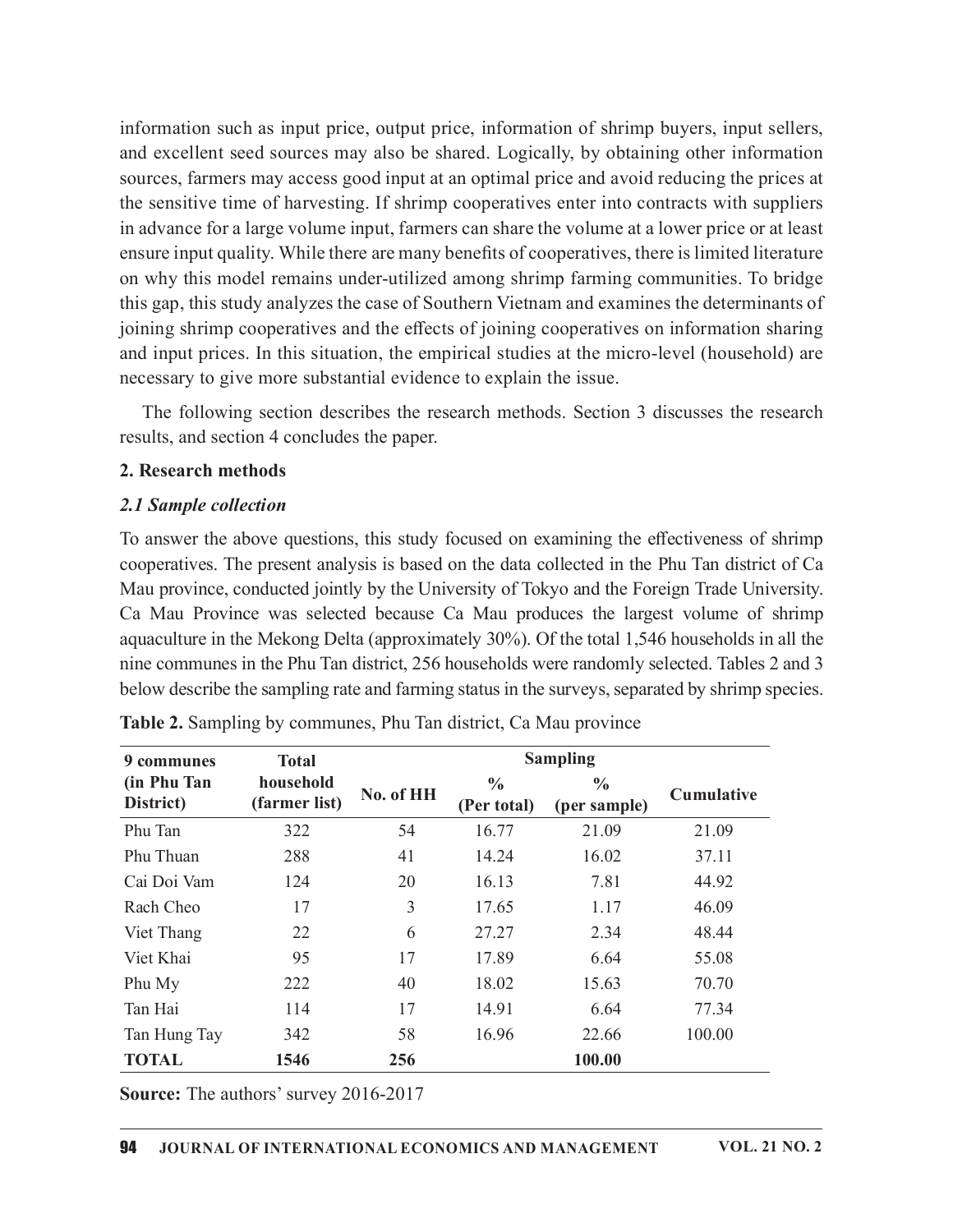|                | Table 3. Shrimp farming status |                            |                          |                          |                               |                       |                          |
|----------------|--------------------------------|----------------------------|--------------------------|--------------------------|-------------------------------|-----------------------|--------------------------|
|                |                                |                            | <b>Survey 2016</b>       |                          |                               | <b>Survey 2017</b>    |                          |
|                | <b>Shrimp species</b>          | No. of<br>household<br>(%) | No. of<br>pond<br>$(\%)$ | No. of<br>crop<br>$(\%)$ | No. of<br>household<br>$(\%)$ | No. of<br>pond<br>(%) | No. of<br>crop<br>$(\%)$ |
| One            | white-leg<br>(vannamei)        | 195<br>(76.17)             | 536<br>(74.24)           | 825<br>(75.55)           | 189<br>(73.83)                | 478                   |                          |
| species        |                                |                            |                          | 72                       | 33                            | 85                    |                          |
|                | black-tiger<br>(monodon)       | (69.48)                    | 828                      | (6.59)                   | (12.89)                       |                       |                          |
| Two<br>species | white-leg<br>(vannamei)        | 36<br>(14.06)              | 125<br>(17.31)           | 101<br>(9.25)            | 34<br>(13.28)                 | 125<br>(18.17)        | 131<br>(11.54)           |
|                | black-tiger                    |                            |                          | 94                       |                               |                       | 77                       |
|                | (monodon)                      | 256                        | 722                      | (8.61)<br>1092           | 256                           | 688                   | (6.78)<br>1135           |

## Table 3. Shrimp farming status

Note: Percentage of total are reported in parentheses.

Source: The authors' survey 2016-2017

In our surveys, some sensitive questions were asked, for example, "Do you know which chemicals are prohibited for use?", "Please list the names", "Do you know which input products contain prohibited elements?". To obtain the most feasible data, the local enumerators conducted the interviews who can talk in a local accent. All of them tried to make friendly conversations with local farmers, and they promised all the information from the interview would be kept secrets and just used for the research purpose.

Data were collected over two years. However, we observed a remarkably high withdrawal rate of shrimp cooperative participants. The data from a 2017 survey indicate that only 14 households (5.47%) continued to participate in shrimp cooperatives compared to the 104 households (40.63%) reported in the 2016 survey. Because of this, the panel data could not be used to conduct quantitative analysis; only the cross-sectional data at the household level from the survey in 2016 were used. In addition, the high withdrawal rate suggests that the shrimp cooperative is not ideal for bringing real advantages and constraint mitigation for farmers in terms of information sharing and input price reduction.

# 3.2 Data analysis method

To examine the impact of shrimp cooperative participation on information sharing and input prices, a dummy variable was introduced to present the household's status at the time of the interview; it equals 1 if the household participates in a shrimp cooperative, and 0 otherwise. This will function as our variable of interest in the estimation equation. If the estimated parameter of the dummy variable (shrimp cooperative participation) is significantly different from 0, shrimp cooperative participation on the outcomes will be statistically supported.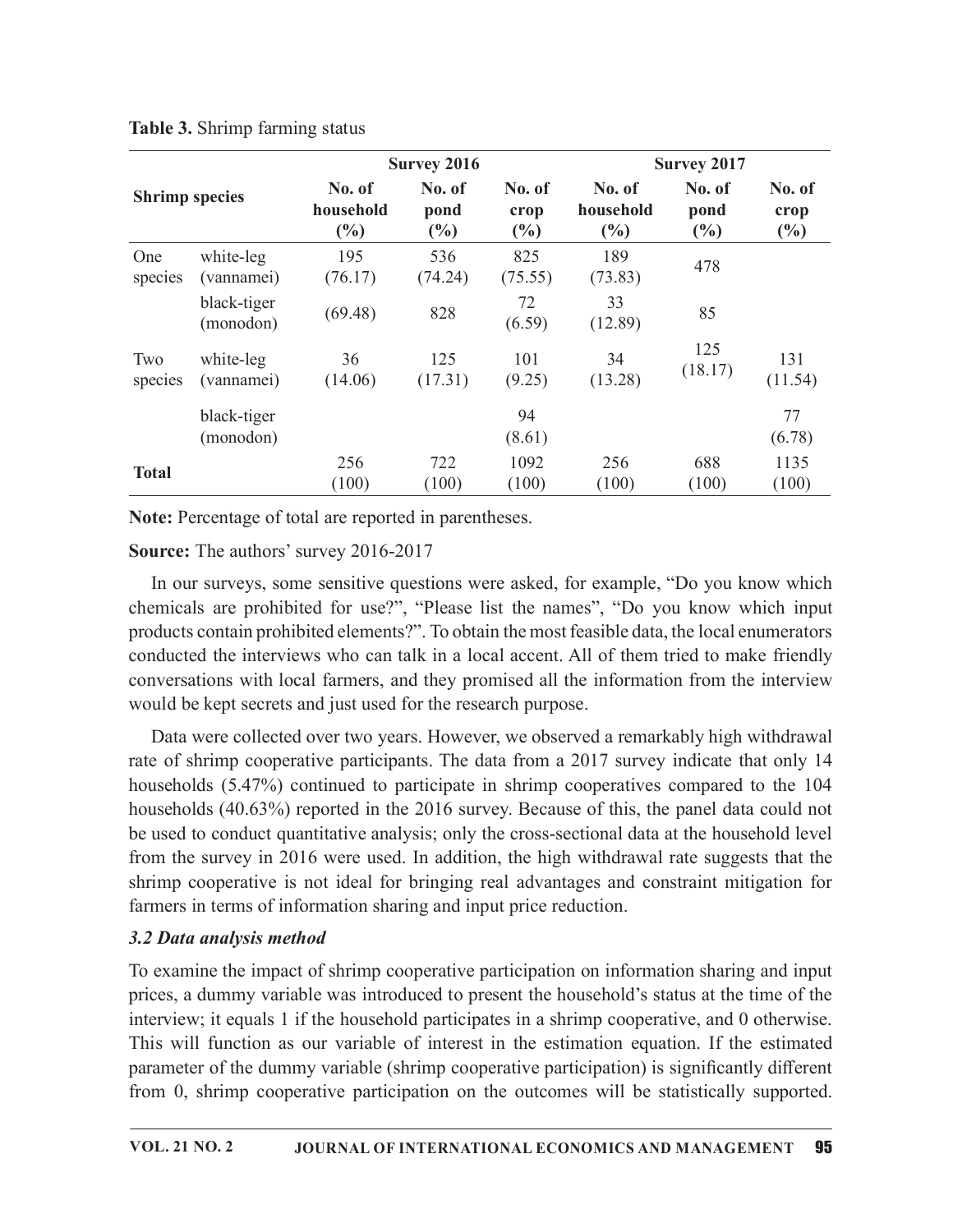We further employed a set of control variables, including age, gender, education, years of experience of the head, training experience, farm size, whether farmers have tested shrimp in a lab, and whether family members also cultivate shrimp. In the simplest form, we may conduct the following Ordinary Least Square (OLS) equation:

$$
Y_{i} = \beta 1 X_{i} + \beta_{2} C_{i} + f_{i} + u_{i}
$$
 (1)

However, conducting an OLS estimation on the above specification may suffer from the problem of endogeneity, as joining a shrimp cooperative is a choice made by households. For example, participating in a cooperative may also be associated with a few unobserved elements such as the attitudes and enthusiasm of the participants and their family members, who are motivated individuals. If these characteristics are causally related to the model's outcomes, which are information sharing and input prices, they will be included in the error term. They will violate one of the Gauss-Markov assumptions of "zero conditional mean" for using the OLS method (Wooldridge, 2013). Another potential reason is that reverse causality may occur. A higher or lower outcome may induce farmers to participate or withdraw from cooperatives. This leads to a non-causal relationship between outcomes and treatment.

To correct for endogeneity, the propensity score matching method (PSM) was employed in this study. The matching method is based on the intuitive idea of contrasting the outcomes of participants, which is the treatment group, with the outcomes of "comparable" nonparticipants, which is the control group (Heckman *et al.*, 1998). A necessary assumption for the implementation of the matching method is the independence of the potential outcomes, which are observed outcome versus unobserved outcome or counterfactual outcome, on treatment assignment, which is called "conditional independence assumption". Another assumption is that observations of each matched pair are different only in the status of treatment. In the case of multi-dimensional vector X, which is a vector of all relevant observed covariates, the socalled balancing scores were suggested by Rosenbaum and Rubin in 1983. Propensity scores are considered balancing scores, and the matching procedures based on this balancing score are known as propensity score matching (Caliendo and Kopeinig, 2005). ich is the control group (Heckman *et al.*, 1998). A necessary assumption for the photomical of the matching method is the independence of the potential outcomes, which phenomical vectors, the independence of method of me

In this study, propensity scores are calculated to denote the probability of households participating in the shrimp cooperative, given a set of observable characteristics. The process analyzes:

- 1) The determinants relating to the shrimp cooperative participation by small farmers.
- 2) The impact of shrimp cooperative participation on information sharing.
- 3) The impact of shrimp cooperative participation on input price reduction.

employed for the binary dependent outcome, which equals 1 if the household participated in a shrimp cooperative in 2016, and 0 otherwise. To choose a model to conduct PSM, several models, including the probit and logit models are performed.

However, based on the MLE method, the logit and probit models have different functions. The logit model is specified by a cumulative distribution function (CDF) of a logistic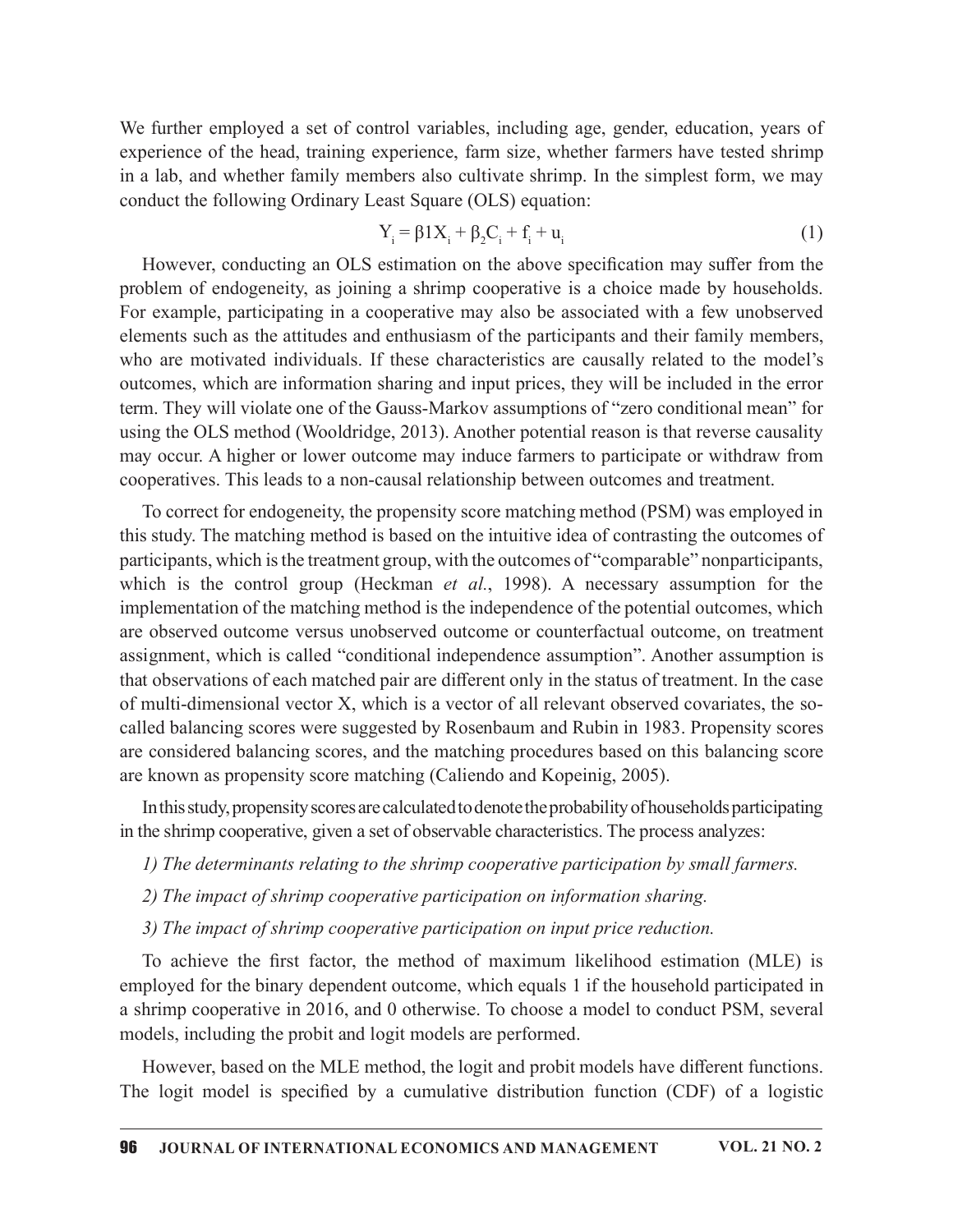distribution  $\langle x_i' \rangle$ β). While the probit model is specified by a CDF of a standard normal distribution Φ(x'iβ) (Cameron and Trivedi, 2010).

$$
Pr(y = 1/x) = \Lambda(x_i' \beta) = \frac{e^{x_i' \beta}}{1 + e^{x_i' \beta}} \text{ (Logit model)}
$$
 (2)

$$
Pr(y = 1/x) = \Phi(x_i/\beta) = \int_{-\infty}^{x_i/\beta} \frac{1}{\sqrt{2\pi}} e^{-z^2/2} dz
$$
 (Problem model) (3)

Using these models, the marginal effects (ME) of x on the probability of  $y$  (equals 1) are estimated as follows:

$$
\frac{\partial P(y=1|x\beta)}{\partial x_j} = \Lambda \left( x_i' \beta \right) \{ 1 - \Lambda \left( x_i' \beta \right) \} \beta_j \text{ (ME in Logit)} \tag{4}
$$

$$
\frac{\partial P(y=1|x\beta)}{\partial x_j} = \phi(x_i'\beta)\beta_j \text{ (ME in Profit)}
$$
 (5)

In the above equations,  $y=1$  denotes shrimp cooperative participation, X is a vector of x, which indicates relevant observed covariates related to shrimp cooperative participation, such as the family head's characteristics, household characteristics, farming status, and the socioeconomic characteristics of the household used in equation (1). β is the vector of estimated coefficients.  $\Phi(x;\beta)$  is the value of the standard normal probability density function at x'<sub>i</sub>β and  $\langle x, \hat{b} \rangle$  is the value of the logistic function at x'<sub>i</sub>β. In the study, marginal effects at the means of covariates are performed. In addition, dummy variables for commune are used to control fixed effects. Wald test is conducted to examine the fixed effects.

To evaluate the impact of shrimp cooperative participation using PSM, a model for estimating the propensity scores is necessary. Based on the results of the above models, with a given set of observable characteristics, the model that produces the highest values of log-likelihood and pseudo  $R^2$  is the most appropriate.

To run the matching, the study conducted several matching methods such as kernel matching, nearest neighbor, and radius caliper with different radius levels. Radius caliper  $(0.1)$  was selected because it produced the largest mean biased reduction, and no significant independent variable remains after the matching. In contrast to other matching algorithms, radius caliper matching imposed a tolerance level for the maximum distance of the propensity scores. Many tolerant levels were tested to choose the level of 0.1 for the matching.

The matching needs to be "balanced" in which the two groups, which are treatment group and control group, became similar. Based on this, the differences between the outcomes of the treatment group and the outcome for the controlled group were estimated within the region of common support. In addition, bootstrap standard errors are used along with statistical inferences of average treatment effect on the treated (ATT).

$$
ATT = E(Y_i^1 | T = 1) - E(Y_i^0 | T = 1)
$$
\n(6)

$$
ATT = E(Y_i^1 | T = 1) - E(Y_i^0 | T = 0)
$$
\n(7)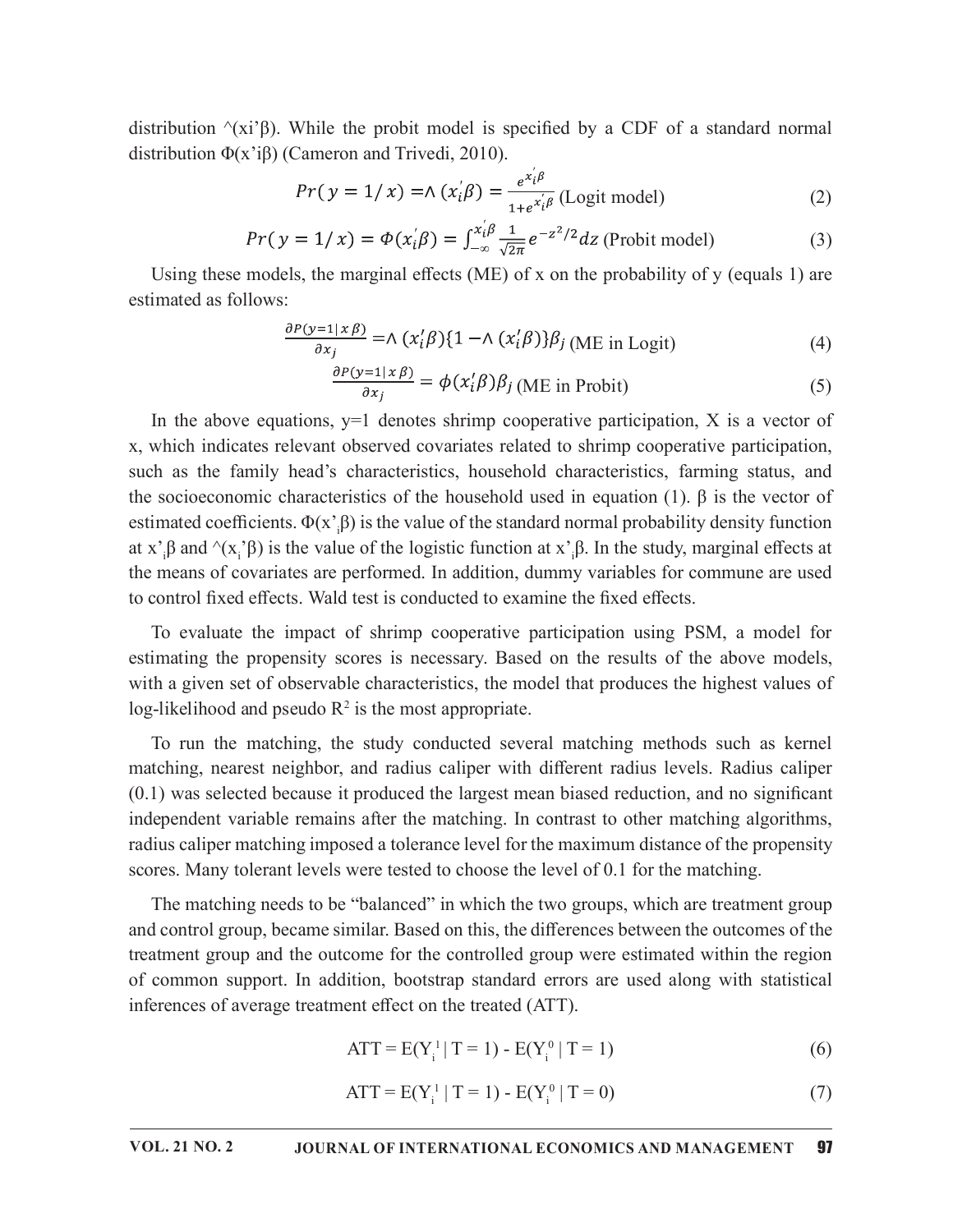In theory, ATT is defined by Equation (6) based on the difference between the outcomes of two stages "the treatment group treated"  $E(Y_i^1 | T = 1)$  and "the treatment group if untreated"  $E(Y_i^0 | T = 1)$ . However, the stage  $E(Y_i^0 | T = 1)$  is counterfactual, which is unobservable. Therefore, ATT is estimated using equation  $(7)$  based on the difference between the outcomes of two stages "the treatment group treated"  $E(Y_i^1 | T = 1)$  and "the control group untreated"  $E(Y_i^0 | T = 0)$  in the condition of zero "self-selection bias" (Caliendo and Kopeinig, 2005).

### 3. Estimation results and discussion

#### 3.1 The determinants for shrimp cooperative participation.

| $E(Y_i^0   T = 0)$ in the condition of zero "self-selection bias" (Caliendo and Kopeinig, 2005).<br>To conduct the analysis, the study uses the software package STATA version 14.<br>PSM is employed to correct for endogeneity; however, the method controls only observed |                           |                         |                                                                                             |                              |
|------------------------------------------------------------------------------------------------------------------------------------------------------------------------------------------------------------------------------------------------------------------------------|---------------------------|-------------------------|---------------------------------------------------------------------------------------------|------------------------------|
|                                                                                                                                                                                                                                                                              |                           |                         |                                                                                             |                              |
|                                                                                                                                                                                                                                                                              |                           |                         |                                                                                             |                              |
| variable simultaneously might lead to a problem of "hidden bias" (Caliendo and Kopeinig,<br>2005). This is a limitation of the study.                                                                                                                                        |                           |                         | variables. Other unobserved variables that affect assignment into treatment and the outcome |                              |
| 3. Estimation results and discussion                                                                                                                                                                                                                                         |                           |                         |                                                                                             |                              |
| 3.1 The determinants for shrimp cooperative participation.                                                                                                                                                                                                                   |                           |                         |                                                                                             |                              |
| Table 4. Household characteristics and outcome by cooperative participants                                                                                                                                                                                                   |                           |                         |                                                                                             |                              |
| <b>Variables</b>                                                                                                                                                                                                                                                             | <b>Total</b><br>$(N=256)$ | Non-member<br>$(N=152)$ | <b>Cooperative member</b><br>$(N=104)$                                                      | $Diff(0) - (1)$<br>[p-value] |
|                                                                                                                                                                                                                                                                              | <b>Means</b>              | Mean $(0)$              | Mean $(1)$                                                                                  |                              |
| Gender $(=1$ if male)                                                                                                                                                                                                                                                        | 0.832                     | 0.822                   | 0.846                                                                                       | $-0.024$                     |
|                                                                                                                                                                                                                                                                              | (0.375)                   | (0.383)                 | (0.363)                                                                                     | [0.619]                      |
| Age                                                                                                                                                                                                                                                                          | 47.801                    | 46.967                  | 49.019                                                                                      | $-2.052$                     |
|                                                                                                                                                                                                                                                                              | (12.403)                  | (12.216)                | (12.630)                                                                                    | [0.194]                      |
| Years of education                                                                                                                                                                                                                                                           | 8.313                     | 7.987                   | 8.788                                                                                       | $-0.802**$                   |
|                                                                                                                                                                                                                                                                              | (3.104)                   | (3.255)                 | (2.817)                                                                                     | [0.0422]                     |
| Farming experience (years)                                                                                                                                                                                                                                                   | 5.387                     | 5.224                   | 5.625                                                                                       | $-0.401$                     |
|                                                                                                                                                                                                                                                                              | (2.174)                   | (2.011)                 | (2.382)                                                                                     | [0.147]                      |
| $=1$ if experience training                                                                                                                                                                                                                                                  | 0.879                     | 0.836                   | 0.942                                                                                       | $-0.107***$                  |
|                                                                                                                                                                                                                                                                              | (0.327)                   | (0.372)                 | (0.234)                                                                                     | [0.010]                      |
| $=1$ if experienced lab-test                                                                                                                                                                                                                                                 | 0.707                     | 0.651                   | 0.788                                                                                       | $-0.137**$                   |
|                                                                                                                                                                                                                                                                              | (0.456)                   | (0.478)                 | (0.410)                                                                                     | [0.018]                      |
| $=1$ if parents or siblings                                                                                                                                                                                                                                                  | 0.781                     | 0.770                   | 0.798                                                                                       | $-0.028$                     |
| cultivate shrimp                                                                                                                                                                                                                                                             | (0.414)                   | (0.422)                 | (0.403)                                                                                     | $[0.592]$                    |
| Farming area (ha)                                                                                                                                                                                                                                                            | 0.739                     | 0.747                   | 0.728                                                                                       | 0.019                        |
|                                                                                                                                                                                                                                                                              | (0.561)                   | (0.628)                 | (0.448)                                                                                     | [0.789]                      |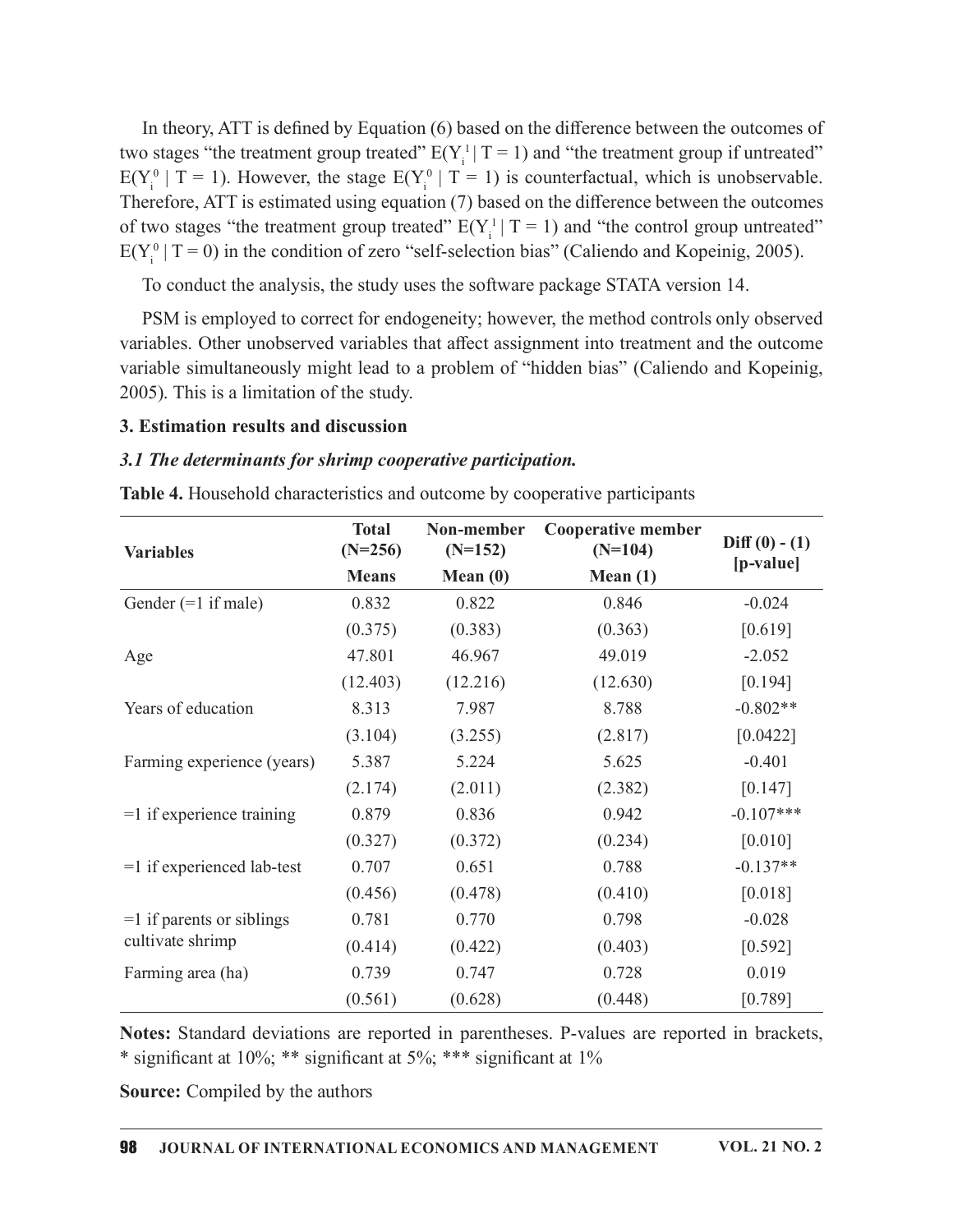Both probit estimation and logit estimation were conducted to examine the determinants of shrimp cooperative participation. The results presented in Table 5 indicate that age and years of education of the family head are statistically significant at the 1% and 5% levels, respectively. If the farmer experienced the training, the probability of participating in the shrimp cooperative increased by approximately  $20\%$ , significantly at the 5% level. In all four columns, the dummy commune variables are included to control for commune fixed effects. the two groups, cooperative members and non-members were<br>
cara-comparison tests (t-tests). Table 4 presents the differences<br>
i, including the family head's characteristics and farming experience,<br>
since significant, such a

| The differences between the two groups, cooperative members and non-members were<br>observed by conducting mean-comparison tests (t-tests). Table 4 presents the differences                                                                                                                                           |            |                     |                    |                     |
|------------------------------------------------------------------------------------------------------------------------------------------------------------------------------------------------------------------------------------------------------------------------------------------------------------------------|------------|---------------------|--------------------|---------------------|
| in household characteristics, including the family head's characteristics and farming status.<br>Certain variables are statistically significant, such as years of education, training experience,<br>and lab-test experience. These significant differences between the two groups must be<br>controlled by matching. |            |                     |                    |                     |
| Both probit estimation and logit estimation were conducted to examine the determinants<br>of shrimp cooperative participation. The results presented in Table 5 indicate that age and                                                                                                                                  |            |                     |                    |                     |
| years of education of the family head are statistically significant at the 1% and 5% levels,                                                                                                                                                                                                                           |            |                     |                    |                     |
| respectively. If the farmer experienced the training, the probability of participating in the<br>shrimp cooperative increased by approximately 20%, significantly at the 5% level. In all four<br>columns, the dummy commune variables are included to control for commune fixed effects.                              |            |                     |                    |                     |
| Table 5. Determinants of shrimp cooperative participation                                                                                                                                                                                                                                                              |            |                     |                    |                     |
|                                                                                                                                                                                                                                                                                                                        | LOGIT 1    | PROBIT <sub>1</sub> | LOGIT <sub>2</sub> | PROBIT <sub>2</sub> |
| <b>VARIABLE</b>                                                                                                                                                                                                                                                                                                        | (1)        | (2)                 | (3)                | (4)                 |
| Gender $(=1$ if male)                                                                                                                                                                                                                                                                                                  | 0.00640    | 0.000623            | $-0.00885$         | $-0.0154$           |
|                                                                                                                                                                                                                                                                                                                        | (0.0909)   | (0.0892)            | (0.0922)           | (0.0904)            |
| Age                                                                                                                                                                                                                                                                                                                    | $0.00524*$ | $0.00527*$          | $0.00524*$         | $0.00523*$          |
|                                                                                                                                                                                                                                                                                                                        | (0.00310)  | (0.00301)           | (0.00310)          | (0.00302)           |
| Years of education                                                                                                                                                                                                                                                                                                     | $0.0282**$ | $0.0273**$          | $0.0277**$         | $0.0275**$          |
|                                                                                                                                                                                                                                                                                                                        | (0.0123)   | (0.0119)            | (0.0123)           | (0.0119)            |
| Farming experience (years)                                                                                                                                                                                                                                                                                             | 0.0131     | 0.0124              | 0.0124             | 0.0124              |
|                                                                                                                                                                                                                                                                                                                        | (0.0158)   | (0.0156)            | (0.0159)           | (0.0157)            |
| $=1$ if experience training                                                                                                                                                                                                                                                                                            | $0.261**$  | $0.235**$           | $0.252**$          | $0.224**$           |
|                                                                                                                                                                                                                                                                                                                        | (0.122)    | (0.112)             | (0.123)            | (0.113)             |
| $=1$ if experienced lab-test                                                                                                                                                                                                                                                                                           |            |                     | 0.124              | $0.131*$            |
|                                                                                                                                                                                                                                                                                                                        |            |                     | (0.0768)           | (0.0753)            |
| $=1$ if parents or siblings                                                                                                                                                                                                                                                                                            |            |                     | 0.00404            | 0.00704             |
| cultivate shrimp                                                                                                                                                                                                                                                                                                       |            |                     | (0.0852)           | (0.0828)            |
| Farming area (ha)                                                                                                                                                                                                                                                                                                      |            |                     | 0.0489             | 0.0405              |
|                                                                                                                                                                                                                                                                                                                        |            |                     | (0.0751)           | (0.0725)            |
| Pseudo $R^2$                                                                                                                                                                                                                                                                                                           | 0.1331     | 0.1309              | 0.1425             | 0.1408              |
| Log-likelihood                                                                                                                                                                                                                                                                                                         | $-149.902$ | $-150.281$          | $-148.285$         | $-148.563$          |
| Observations                                                                                                                                                                                                                                                                                                           | 256        | 256                 | 256                | 256                 |
| Notes: Standard errors in parentheses, *** $p < 0.01$ , ** $p < 0.05$ , * $p < 0.1$ in all 4 columns,<br>commune fixed effects are included (Marginal Effects reported)<br><b>Source:</b> Estimated by the authors                                                                                                     |            |                     |                    |                     |

| <b>Table 5.</b> Determinants of shrimp cooperative participation |  |
|------------------------------------------------------------------|--|
|------------------------------------------------------------------|--|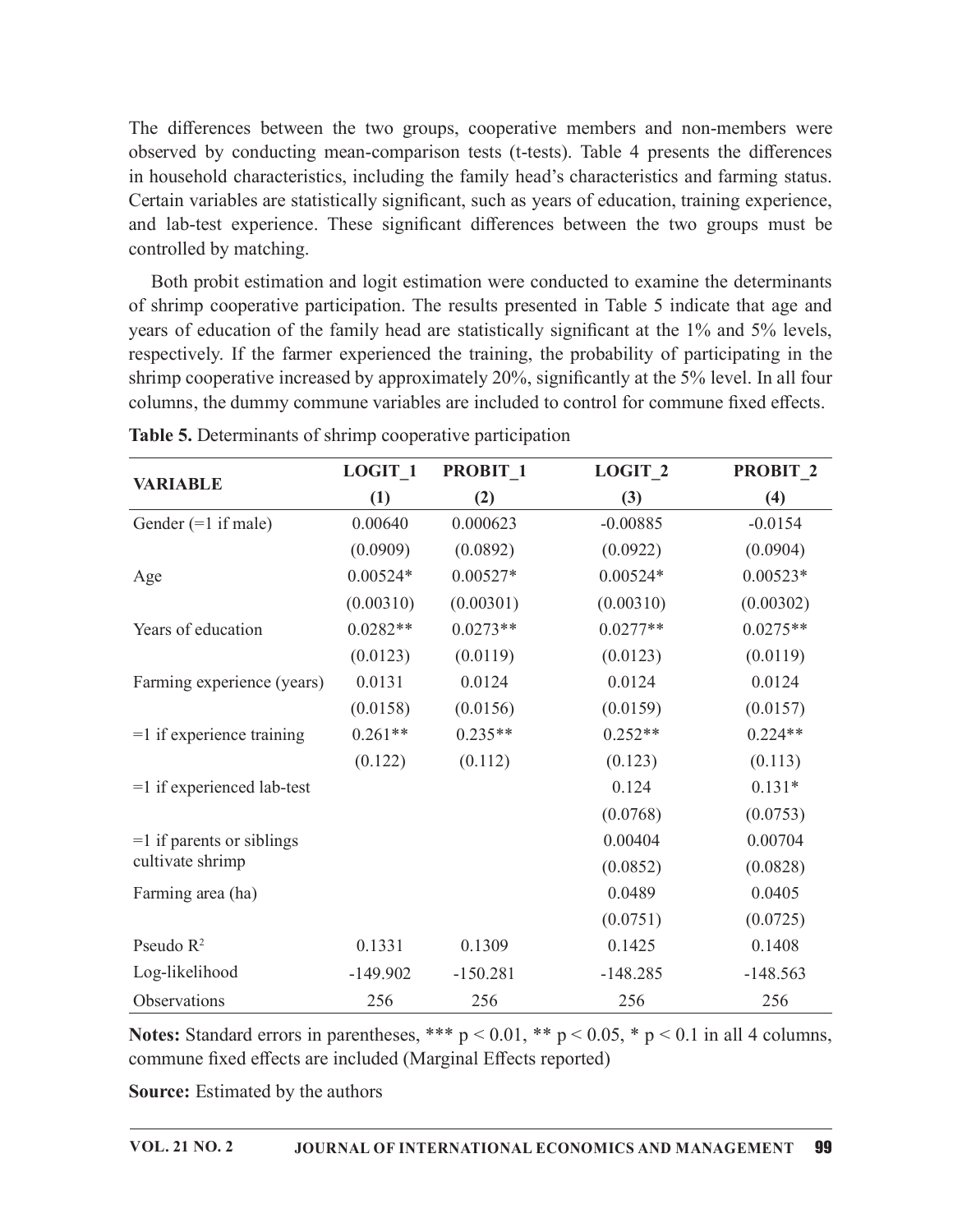## 3.2 The impact of shrimp cooperative participation on information sharing

To run the matching for examining the impact of shrimp cooperative participation on information sharing, Logit model 2, which is in Column 3 in Table 5, is chosen based on its higher value of the log-likelihood and pseudo-R. The histogram of the propensity score and the density of the propensity score before matching are exhibited in Figures 1 and 2, respectively. The overlapping range is from  $0.0427802$  to  $0.7933728$ , which fits in the propensity score range of the treatment group. The two figures confirm the feasibility of the matching method adopted in the common support area.



Figure 1. Histogram of propensity score by the groups Source: Compiled by the authors



Figure 2. The density of propensity score by the groups Source: Compiled by the authors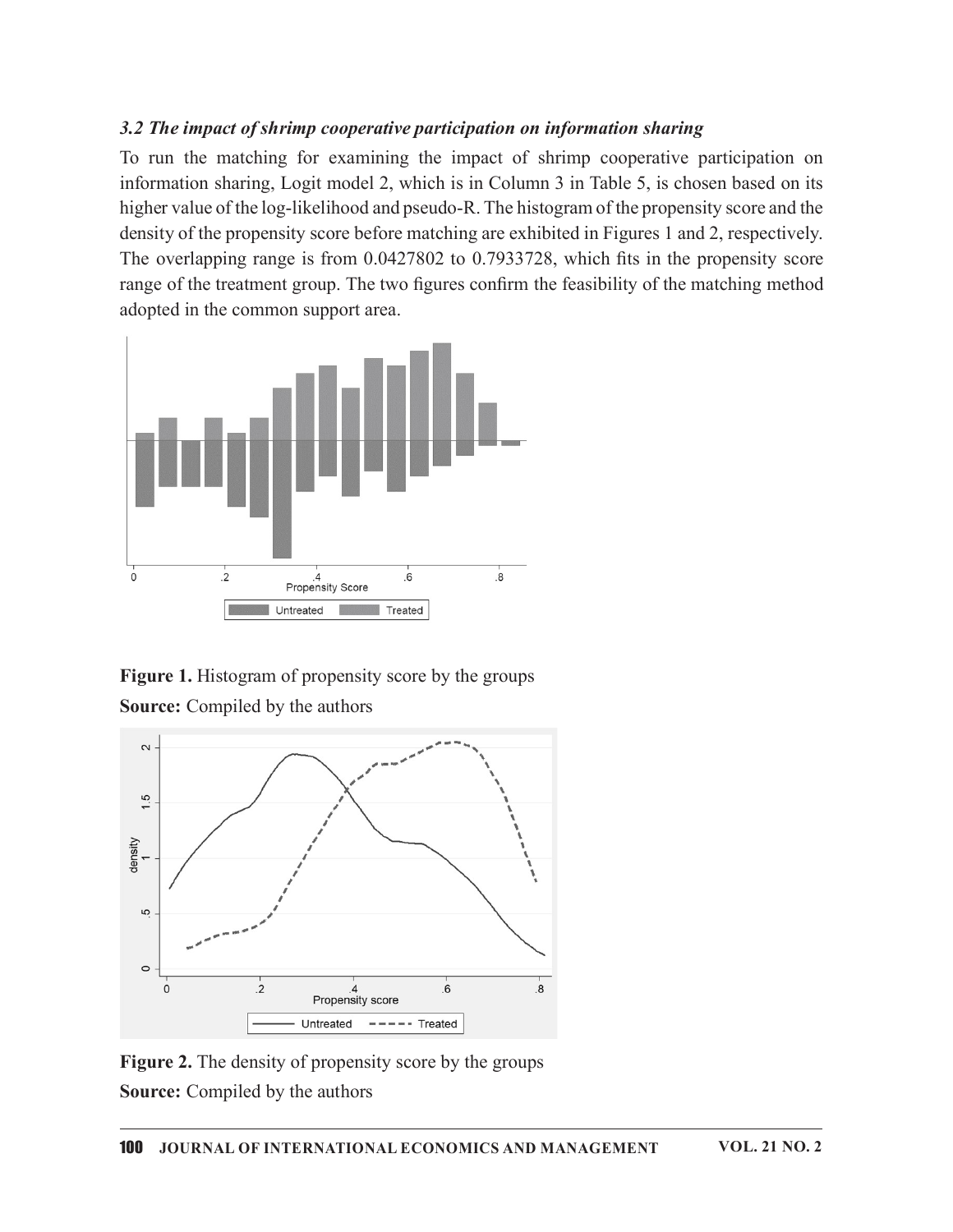| further estimation.                  | of significant variables is reduced to 0 after the matching. The other measures fit well for |                       |                      | tolerance levels were tested. Based on the results, radius caliper matching with a tolerance<br>level of 0.1 is selected because it produces the largest mean bias reduction, and the number |
|--------------------------------------|----------------------------------------------------------------------------------------------|-----------------------|----------------------|----------------------------------------------------------------------------------------------------------------------------------------------------------------------------------------------|
| Table 6. Balancing test for matching |                                                                                              |                       |                      |                                                                                                                                                                                              |
| <b>Methods</b>                       | No. of significant<br>independent variables                                                  | Pseudo R <sup>2</sup> | P > chi <sup>2</sup> | <b>Mean Bias</b>                                                                                                                                                                             |
| <b>Before matching</b>               | 7                                                                                            | 0.141                 | 0.000                | 19.9                                                                                                                                                                                         |
| After matching by:                   |                                                                                              |                       |                      |                                                                                                                                                                                              |
| Kernel                               | $\theta$                                                                                     | 0.013                 | 0.999                | 4.7                                                                                                                                                                                          |
| Nearest neighbor                     |                                                                                              | 0.036                 | 0.795                | 9.5                                                                                                                                                                                          |
|                                      |                                                                                              | 0.016                 | 0.998                | 6.2                                                                                                                                                                                          |
| Radius caliper (0.01)                | $\theta$                                                                                     |                       |                      |                                                                                                                                                                                              |
| Radius caliper (0.05)                | $\theta$                                                                                     | 0.012                 | 1.000                | 4.6                                                                                                                                                                                          |
| Radius caliper $(0.1)$               | $\Omega$                                                                                     | 0.008                 | 1.000                | 3.4                                                                                                                                                                                          |
| Radius caliper (0.3)                 | $\theta$                                                                                     | 0.034                 | 0.874                | 9.2                                                                                                                                                                                          |

Table 6. Balancing test for matching



Figure 3. Bias reduction cross covariates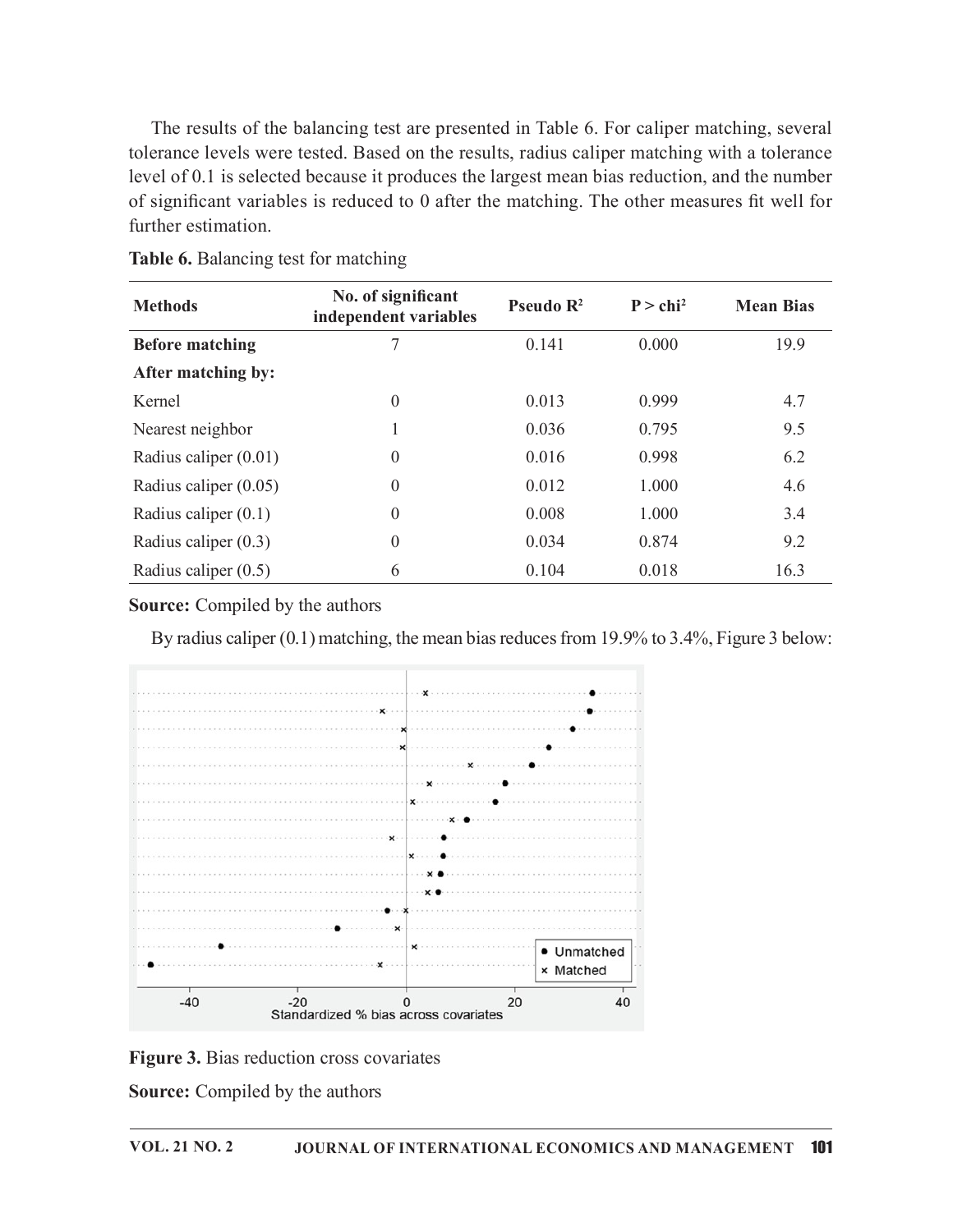|                | Table 7 presents the effects of the shrimp cooperative participation on information sharing,<br>in which the ATT for each outcome is reported. |                                |                               |        |
|----------------|------------------------------------------------------------------------------------------------------------------------------------------------|--------------------------------|-------------------------------|--------|
|                |                                                                                                                                                |                                |                               |        |
|                |                                                                                                                                                |                                |                               |        |
|                | Table 7. The effects of shrimp cooperative participation on information sharing                                                                |                                |                               |        |
| No.            | <b>Variables</b>                                                                                                                               | <b>Observed</b><br>coefficient | <b>Bootstrap</b><br>Std. Err. | P >  z |
|                | The number of information source on technology,<br>input use, disease treatment                                                                | 0.195                          | 0.820                         | 0.812  |
|                |                                                                                                                                                |                                |                               |        |
| $\overline{2}$ | $= 1$ if farmer knew any prohibited substances or its<br>product                                                                               | $0.157**$                      | 0.079                         | 0.047  |
| 3              | $=1$ if farmer knew any input products contain<br>prohibited substances                                                                        | $0.373$ ***                    | 0.068                         | 0.000  |
| 4              | The number of shrimp buyers that the farmer knew                                                                                               | $-2.378$                       | 2.242                         | 0.289  |
| 5              | The number of people that farmer talks about his<br>shrimp price                                                                               | $-1.443$ **                    | 0.817                         | 0.077  |
| 6              | The number of input seller that the farmer knew                                                                                                | 0.335                          | 0.548                         | 0.541  |

Table 7. The effects of shrimp cooperative participation on information sharing

#### Source: Compiled by the authors

By participating in a shrimp cooperative, the probability of knowing prohibited substances or their products (drugs) increases significantly by 15.7% at the 5% level, and the probability of knowing the input products that contained prohibited substances also increases by 37.3% significantly at the 1% level. Although the variable of information source on technology, input use, and disease treatment is not significant, the positive coefficient indicates that farmers might obtain more information on farming if participating in a cooperative.

The coefficients of both variables, which are the number of shrimp buyers that the farmers knew and the number of people that farmers talked about their shrimp prices, were negative. The number of people that the farmers confer with about their selling price reduces significantly at the 5% level. The results indicate that farmers are likely to withhold details of shrimp prices and information about their shrimp buyers if they participate in shrimp cooperatives. This result explains the role of traders in theshrimp outlet market. As reported by the surveys, at harvest time, farmers contact several traders for purchasing agreements, then the outlets are sold to one or specific traders. The shrimp price is competitive based on the shrimp volume, quality, and relationship between the buyer and seller. Farmers claimed that the shrimp price was unstable and heavily reliant on demand, decided mainly by the traders. If many farmers had good crops, the price of shrimp might have dropped. It is understood that farmers are unwilling to share information about shrimp buyers and shrimp prices. Although the coefficients are not significant, the sign of the coefficients reveals that participating in the shrimp cooperative, the farmers are aware of a greater number of input sellers with a positive coefficient and fewer seed sellers with a negative coefficient. The results can be explained by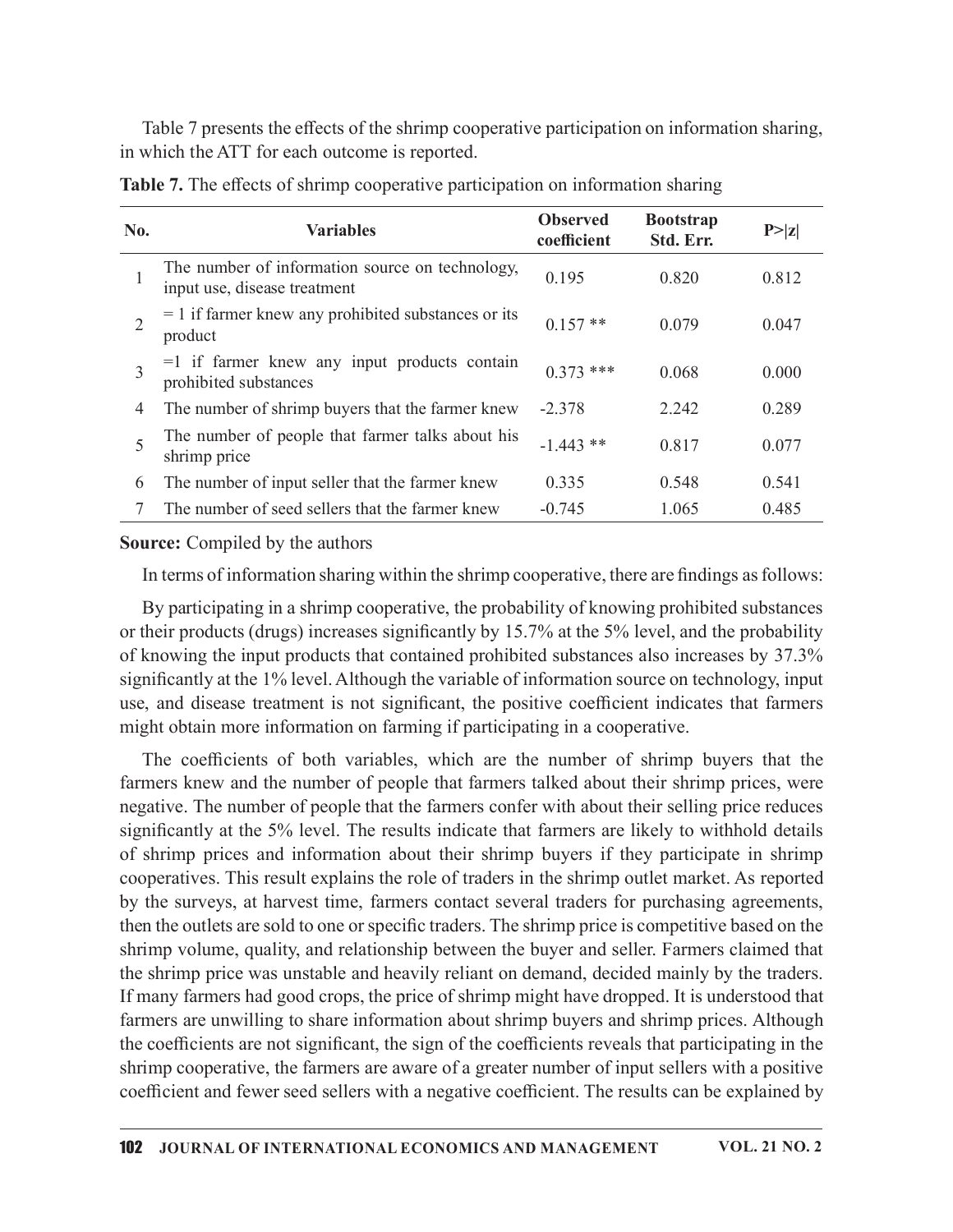the fact that accessing certified shrimp seeds is still challenging in this region. In contrast, farmers are likely to share other inputs, such as shrimp feed, chemicals, and bio-products, because they are widely distributed and easy to obtain.

# 3.3 The impact of shrimp cooperative participation on input price

To examine the impact of shrimp cooperative participation in terms of input price using PSM, it is noticeable that shrimp seed price and industrial feed price depend on the type of shrimp. Two types of shrimp were cultivated in the case of vannamei species, which are white leg shrimp, and monodon species, which are black tiger shrimp. Of the 256 households in the sample, 25 households were cultivating only black tiger shrimp, of which five belonged to the shrimp cooperative (see Table 4 above about shrimp farming status). In addition, seven households did not use certified seeds. Thus, PSM was conducted to examine the impact of shrimp cooperative participation on the vannamei seed price and the industrial feed price for vannamei shrimp. Therefore, the observations of those who cultivated only black tiger shrimp or used uncertified seed were excluded from the matching. All the steps for running the PSM were repeated. A logit model with a complete set of variables was used to calculate the propensity score, radius caliper (0.1), and common support were selected to run the matching (see the results in Tables 8 and 9 and Figures 4, 5, and 6 in the Appendix). The PSM results are presented in Table 10. is noticeable that shrimp seed price and industrial feed price depend on the type of shrimp<br>Wo types of shrimp were cultivated in the case of vannamei species, which are white ley<br>hirmp, and monodon species, which are bla No types of sammp were cunveated in the case of vannamei speecks, which are black tiger shrimp. Of the 256 households in the mple, 25 households were cultivating only black tiger shrimp, of which five belonged to eshrimp may, and a monotant spectral feed consecutive participation of person and a single summary of which five belonged to schiffned secessibled and ot the secessible and a solution of the schiffned componentive (see Table 4 abo e shrimp cooperative (see Table 4 above about shrimp farming status). In addition, seven<br>
sussholds did not use certified seeds. Thus, PSM was conducted to examine the impact of<br>
improperative participation on the vanname ouscholds did not use certified seeds. Thus, PSM was conducted to examine the impact of<br>minamore parative participation on the vannamei seed price and the industrial feed price for<br>minamei selmpt, Therefore, the observatio

| No. | <b>Variables</b>                            | <b>Observed</b><br>coefficient | <b>Bootstrap</b><br>Std. Err. | P >  z |
|-----|---------------------------------------------|--------------------------------|-------------------------------|--------|
|     | In (price of vannamei industrial feed)      | $-0.041$                       | 0.032                         | 0.204  |
|     | Price of vannamei industrial feed (1000VND) | $-3.762$                       | 3.535                         | 0.287  |
| 3   | In (price of vannamei seed)                 | 0.020                          | 0.013                         | 0.111  |
| 4   | Price of vannamei seed (VND)                | 1.974                          | 1.472                         | 0.180  |

Table 10. The effects of shrimp cooperative participation on input price

# Source: Compiled by the authors

All the coefficients are not significant. However, the above results suggest that farmers participating in the cooperative and being aware of a greater number of input sellers might lead to a reduction in the input price, and fewer seed sellers might lead to an increase in seed price.

# 4. Conclusion

Related to shrimp cooperative participation, the study finds that households with older heads and higher levels of education, or training experience, tend to join the cooperative. However, participating in a cooperative does not bring real advantages and constraint mitigation. Although obtaining more information about prohibited substances, farmers tend to withhold their shrimp prices significantly. Under highly competitive pressures, unstable shrimp prices, and difficulty accessing good shrimp seeds in the market, farmers are likely to share less on their shrimp outlet, which is their buyers or their shrimp price, and shrimp seed.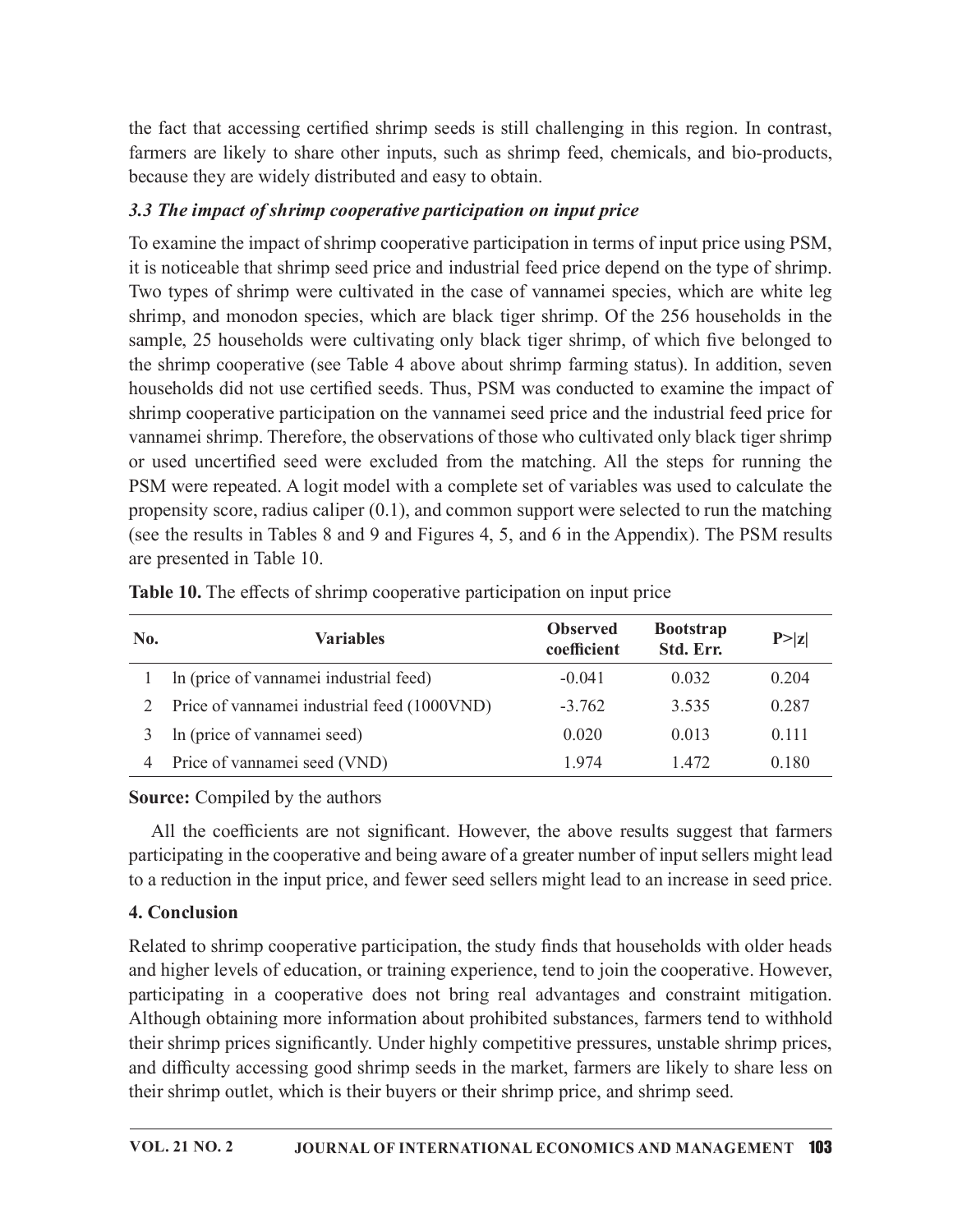Notably, in terms of input price, farmers do not benefit from participating in a cooperative. In addition, although farmers are likely to share more information on other input product information such as input price, input seller, banned substances, and banned inputs, the reduction in feed price is relatively small and insignificant. These findings indicate that the activities of shrimp cooperatives are still limited.

In conclusion, the study restates the aforementioned hypothesis that shrimp cooperatives do not work as an active self-help group to support farmers, as expected. For this reason, an extremely high withdrawal rate of shrimp cooperatives was observed in the 2017 survey compared to the number of cooperative members in 2016. Further investigation during the surveys reported that the shrimp cooperatives act as independent self-help farmer groups. The shrimp cooperative collects membership fees for its activities. If farmers do not derive substantial benefit from cooperative participation, they will withdraw after a few crops.

The empirical studies at the micro-level (household) give strong evidence to explain why the cooperative model remains under-utilized among shrimp farming communities. Notably, in terms of input price, farmers do not benefit from participating in a cooperative.<br>In addition, although farmers are likely to share more information on other input product<br>information such as input price, input experience. However, the effectiveness of the shrimp cooperative should be especially concerned. The study concludes with some implications to enhance the cooperative activities in Mekong Delta. Firstly, a strong union among cooperative members needs to be set up. Secondly, each cooperative should have its optimal activity plans. To support these activities, the study suggests the role of local government and information canals. For example, finding and generating successful cooperative models should be promoted widely. Experiences of these models help to strengthen the activities of other cooperatives.

Acknowledgments: This study follows the joint research among the Foreign Trade University, Can Tho University, and Graduate School of Frontier Sciences, the University of Tokyo under the project title "Inducing Adoption of Good Practices for Small‐scale Shrimp Growers in Southern Vietnam," funded by the Japanese Society of Promotion of Science (KAKENHI), Grant NumbersJP15H05179 and JP25101003. The authors would like to expresstheir sincere appreciation to all the supporters and participants during the survey and thank the reviewers for improving the paper.

#### **References**

- Caliendo, M. and Kopeinig, S. (2005). "Some practical guidance for the implementation of propensity score matching", Discussion Paper No. 1588 (IZA DP No. 1588), The Institute for the Study of Labor (IZA) in Bonn, Germany.
- Cameron, A.C. and Trivedi, P.K. (2010), Microeconometrics using Stata (Revised Edition), Stata Press Cambridge: Cambridge University Press, 2005.
- DOF. (2019), "The Directorate of Fisheries", Available at https://tongcucthuysan.gov.vn/en-us/ fisheries-trading/-import-export/doc-tin/012710/2019-04-12/vietnam-shrimp-exports-tojapan-are-expected-to-increase-in-2019 (Accessed 29 June, 2019).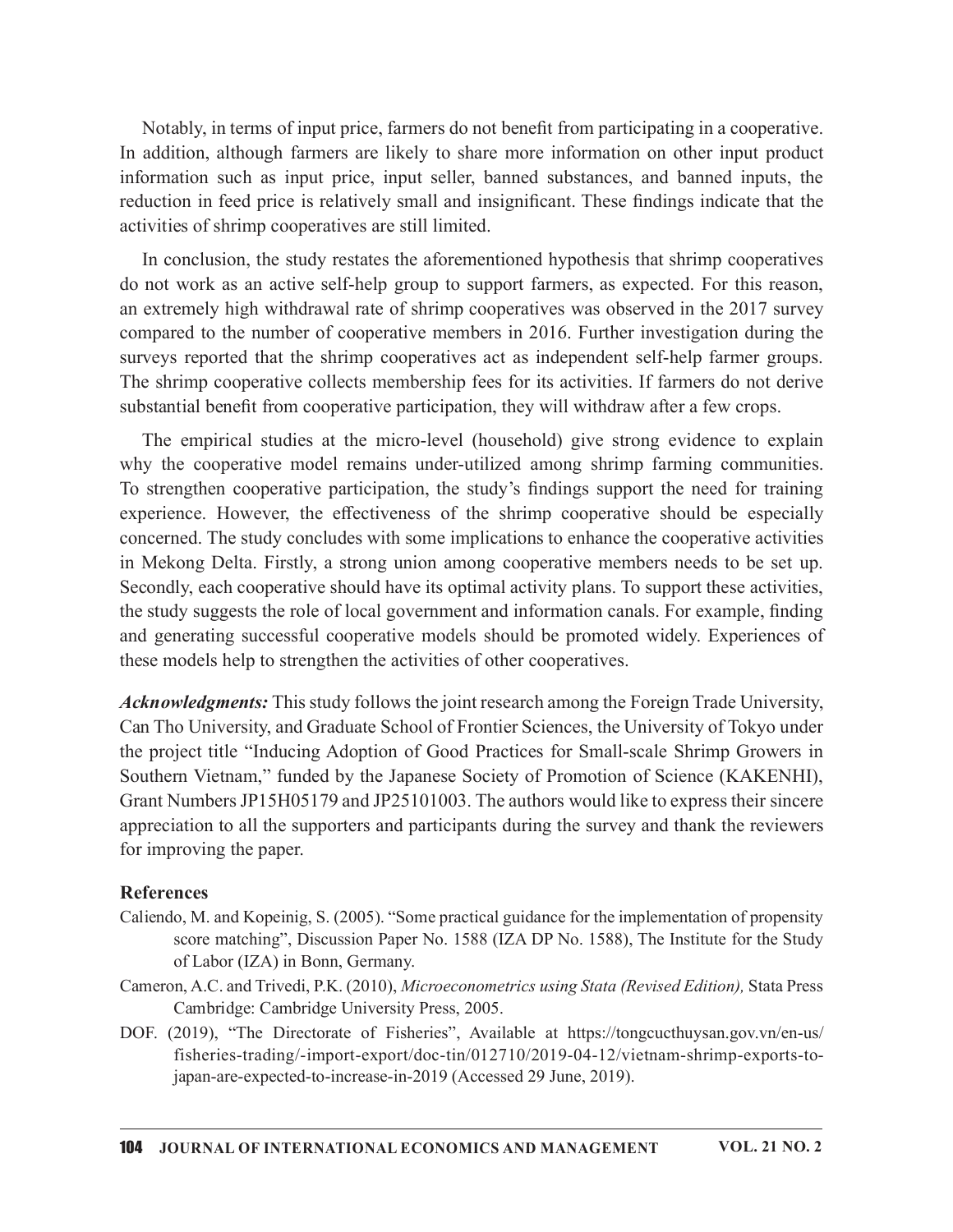- FAO. (2019), "Food and agriculture organization of the united nations", Available at http://www.fao. org/fishery/countrysector/naso\_vietnam/en (Accessed 01 June, 2019).
- GSO. (2019), "General Statistics Office of Vietnam (Official website, the statistics section)", Available at https://www.gso.gov.vn/Default\_en.aspx?tabid=491 (Accessed 01 June, 2019).
- Heckman, J.J., Ichimura, H. and Todd, P. (1998). "Matching as an econometric evaluation estimator", The Review of Economic Studies, Vol. 65, No. 2, pp. 261 - 294.
- Holmstrom, K., Graslund, S., Wahlstrom, A., Poungshompoo, S., Bengtsson, B.E. and Kautsky, N. (2003), "Antibiotic use in shrimp farming and implications for environmental impacts and human health", *International Journal of Food Science and Technology*, Vol. 38, pp. 255 - 266.
- NACA. (2005), "Reducing the risk of aquatic animal disease outbreaks and improving environmental management of coastal aquaculture in Viet Nam", Final Report of the NACA/SUMA projects FSPS I.
- NAFIQAD. (2019), "The national agro-forestry-fisheries quality assurance department, Ministry of Agriculture & Rural development", Available at http://www.nafiqad.gov.vn/en-us/enhome. aspx (Accessed 03 June, 2019).
- Ortmann, G.F. and King, R.P. (2007), "Agricultural cooperatives i: history, theory, and problems", Agrekon, The Agricultural Economics Association of South Africa (AEASA), Vol. 46 No. 1, pp. 40 - 68.
- SEAT. (2013), "Sustaining the shrimp value chain in Vietnam", The Sustaining Ethical Aquaculture Trade (SEAT) project (2009-2013), The European Union Framework Program 7 (FP7) and coordinated by the University of Stirling, UK.
- SSA. (2018), "Southern shrimp alliance releases databases documenting antibiotic contaminated shrimp import rejections in the European Union, Japan, and the united states", Available at http://www.shrimpalliance.com/southern-shrimp-alliance-releases-databases-documentingantibiotic-contaminated-shrimp-import-rejections-european-union-japan-united-states/ (Accessed 03 June, 2019).
- Tran, M.H. (2014), Development strategy of the agricultural cooperatives in the Mekong delta, Vietnam: signification of diversification into business and activities, Ph.D. thesis, The United Graduate School of agricultural sciences, Kagoshima University, Japan.
- Tran, T.T.H. (2012), Global and local governance of shrimp farming in the Mekong Delta, Vietnam, Ph.D. thesis, Wageningen University: Wageningen.
- UNIDO. (2013), Meeting standards, winning markets. Regional trade standards compliance report East Asia 2013, United Nations Industrial Development Organization, Vienna, Austria.
- VASEP. (2019), "Vietnam Association of Seafood Exporters and Producers", Available at http://seafood.vasep.com.vn/669/onecontent/sector-profile.htm (Accessed 03 June, 2019).
- Wooldridge, J.M. (2013), Introductory econometrics: a modern approach ( $5<sup>th</sup>$  International Edition), South-Western, Cengage Learning.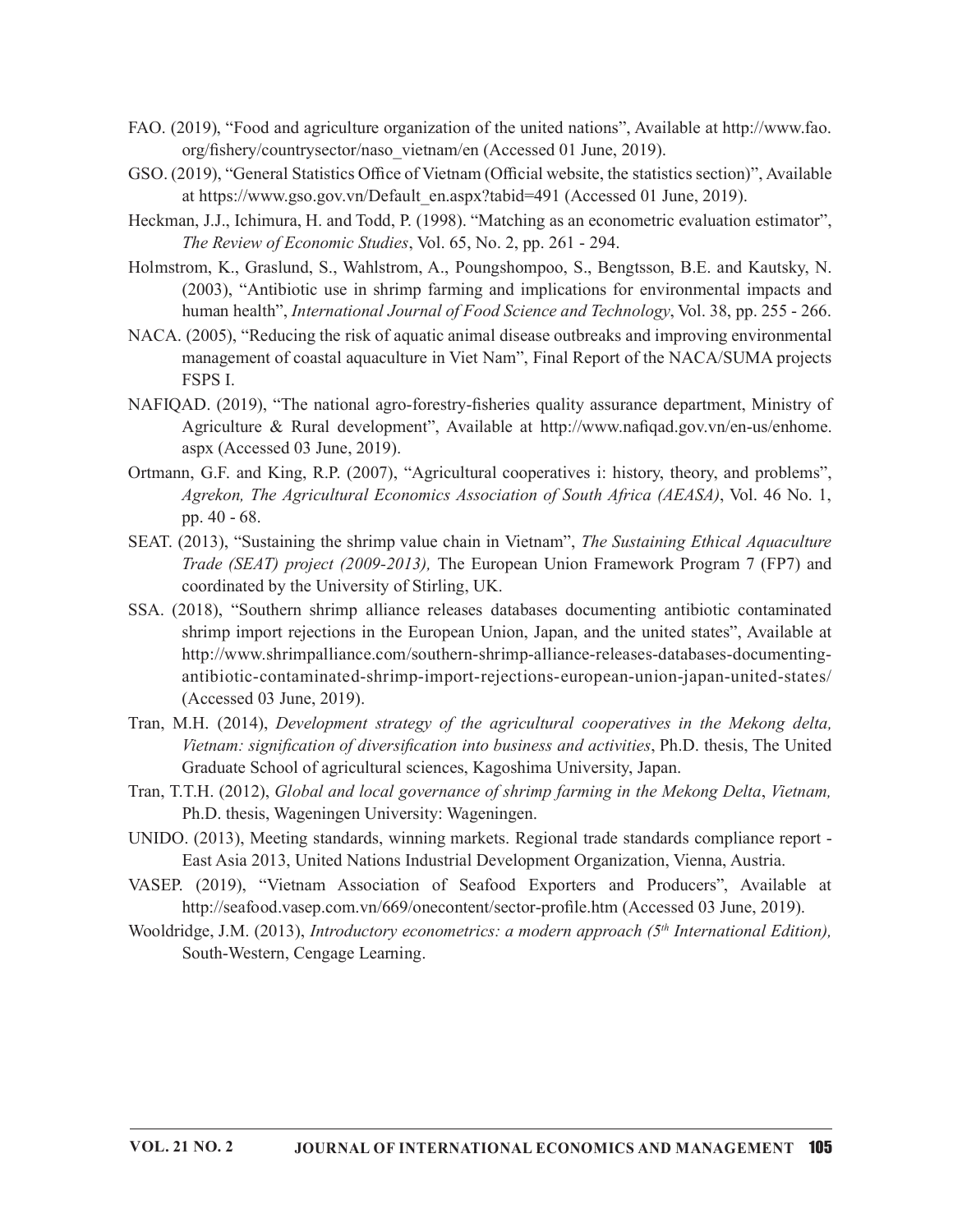## Appendix

| <b>Appendix</b>                                           |            |            |            |            |
|-----------------------------------------------------------|------------|------------|------------|------------|
| Table 8. Determinants of shrimp cooperative participation |            |            |            |            |
|                                                           | LOGIT_1    | PROBIT 1   | $LOGIT_2$  | PROBIT_2   |
| <b>VARIABLE</b>                                           | (1)        | (2)        | (3)        | (4)        |
| Gender $(=1$ if male)                                     | 0.0151     | 0.0102     | 0.000869   | $-0.00415$ |
|                                                           | (0.0991)   | (0.0971)   | (0.101)    | (0.0985)   |
| Age                                                       | 0.00530    | 0.00515    | 0.00521    | 0.00503    |
|                                                           | (0.00332)  | (0.00322)  | (0.00334)  | (0.00325)  |
| Years of education                                        | $0.0270**$ | $0.0262**$ | $0.0261**$ | $0.0260**$ |
|                                                           | (0.0128)   | (0.0125)   | (0.0129)   | (0.0125)   |
| Farming experience (years)                                | 0.00527    | 0.00515    | 0.00409    | 0.00474    |
|                                                           | (0.0166)   | (0.0165)   | (0.0166)   | (0.0165)   |
| $=1$ if experience training                               | 0.197      | 0.183      | 0.176      | 0.158      |
|                                                           | (0.128)    | (0.121)    | (0.130)    | (0.123)    |
| $=1$ if experienced lab-test                              |            |            | 0.136      | $0.141*$   |
|                                                           |            |            | (0.0827)   | (0.0810)   |
| $=1$ if parents or siblings                               |            |            | 0.0203     | 0.0231     |
| cultivate shrimp                                          |            |            | (0.0901)   | (0.0876)   |
| Farming area (ha)                                         |            |            | 0.0486     | 0.0401     |
|                                                           |            |            | (0.0800)   | (0.0771)   |
| Pseudo $R^2$                                              | 0.1117     | 0.1103     | 0.1223     | 0.1214     |
| Log-likelihood                                            | $-136.104$ | $-136.319$ | $-134.484$ | $-134.621$ |
| Observations                                              | 225        | 225        | 225        | 225        |

Table 8. Determinants of shrimp cooperative participation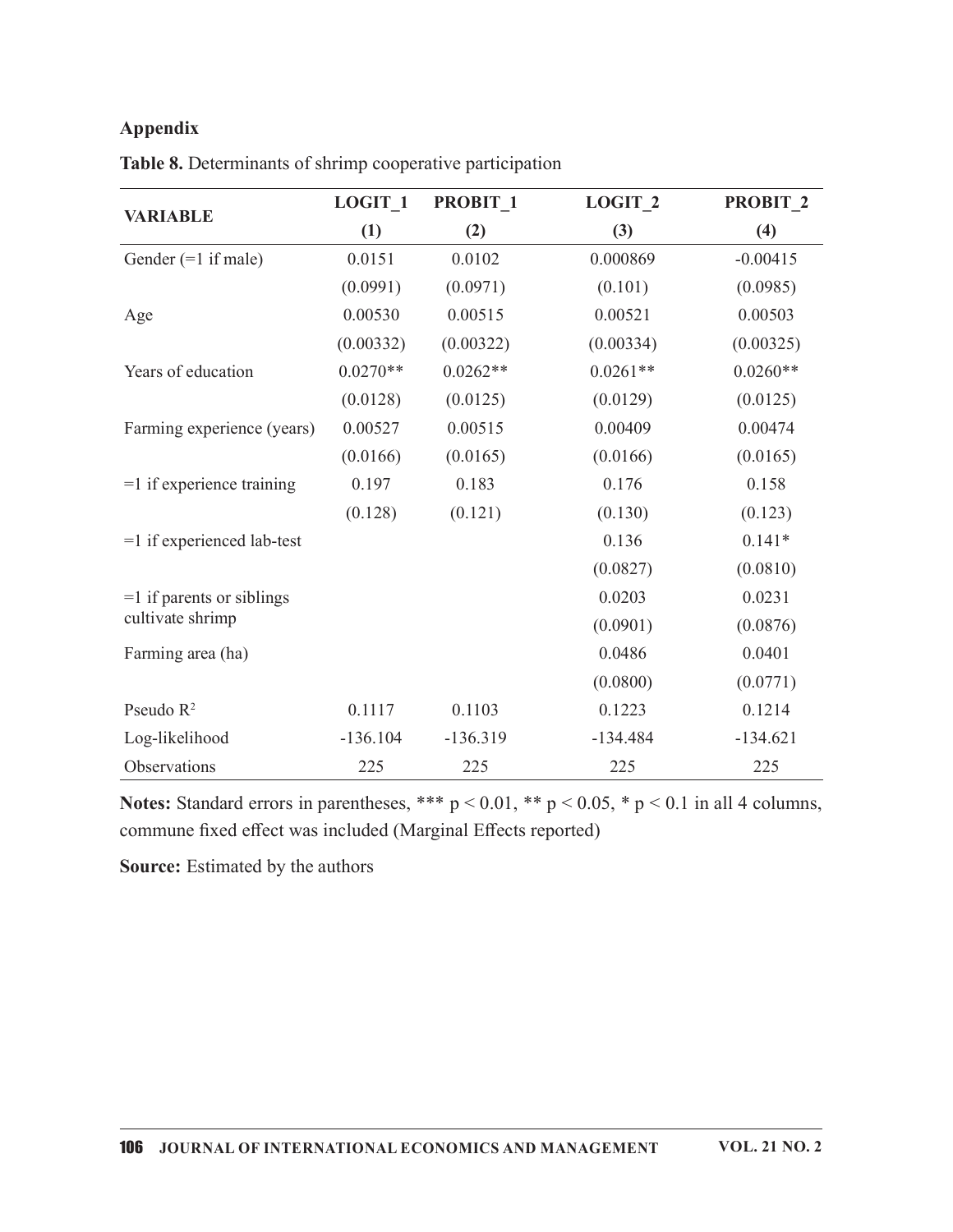

Figure 4. Histogram of propensity score by the groups



Figure 5. Density of propensity score by the groups Source: Compiled by the authors